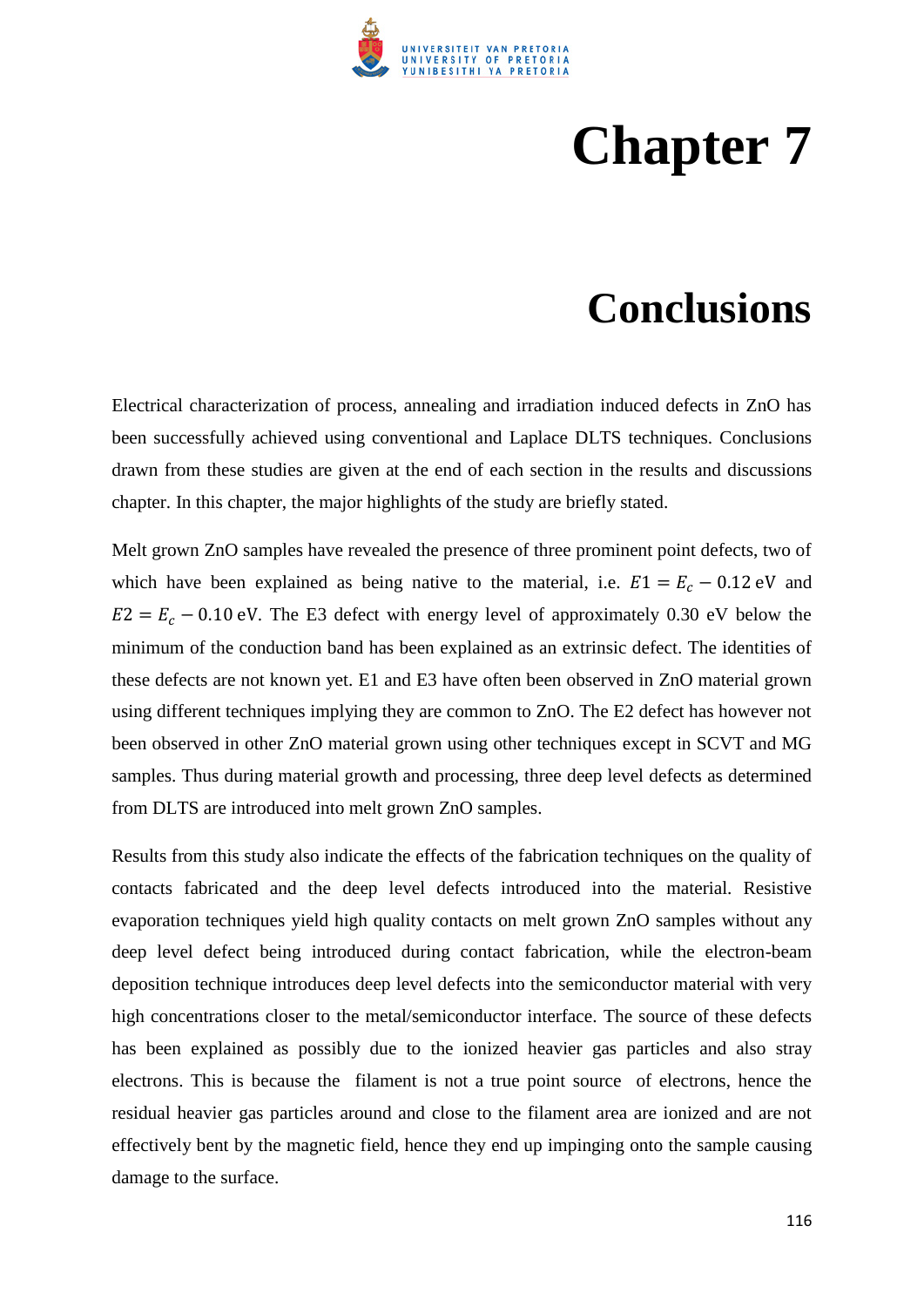

Annealing of ZnO has proved to be a very significant and crucial step in processing the material for device fabrication. This step provides an avenue for defect engineering in ZnO and possibly a major stride in the realization of p-type ZnO once the optimum conditions for the control of native defects in terms of temperature and ambient conditions have been obtained. This is because the properties of the material and the defects induced during annealing strongly depend on the annealing ambient and temperatures. Annealing of ZnO can also help in understanding and controlling the n-type conductivity in the material. Since ZnO is believed to contain deep states with good colour rendering properties, devices which produce these particular colours can be easily achieved by annealing the material to introduce or activate these states and it is also possible to get rid of unwanted deep level defects through annealing.

Even though annealing has proved to control defects in ZnO (by introducing them and annealing them out), the most important, missing part of the puzzle pertains to the identity, nature and properties of these deep level defects.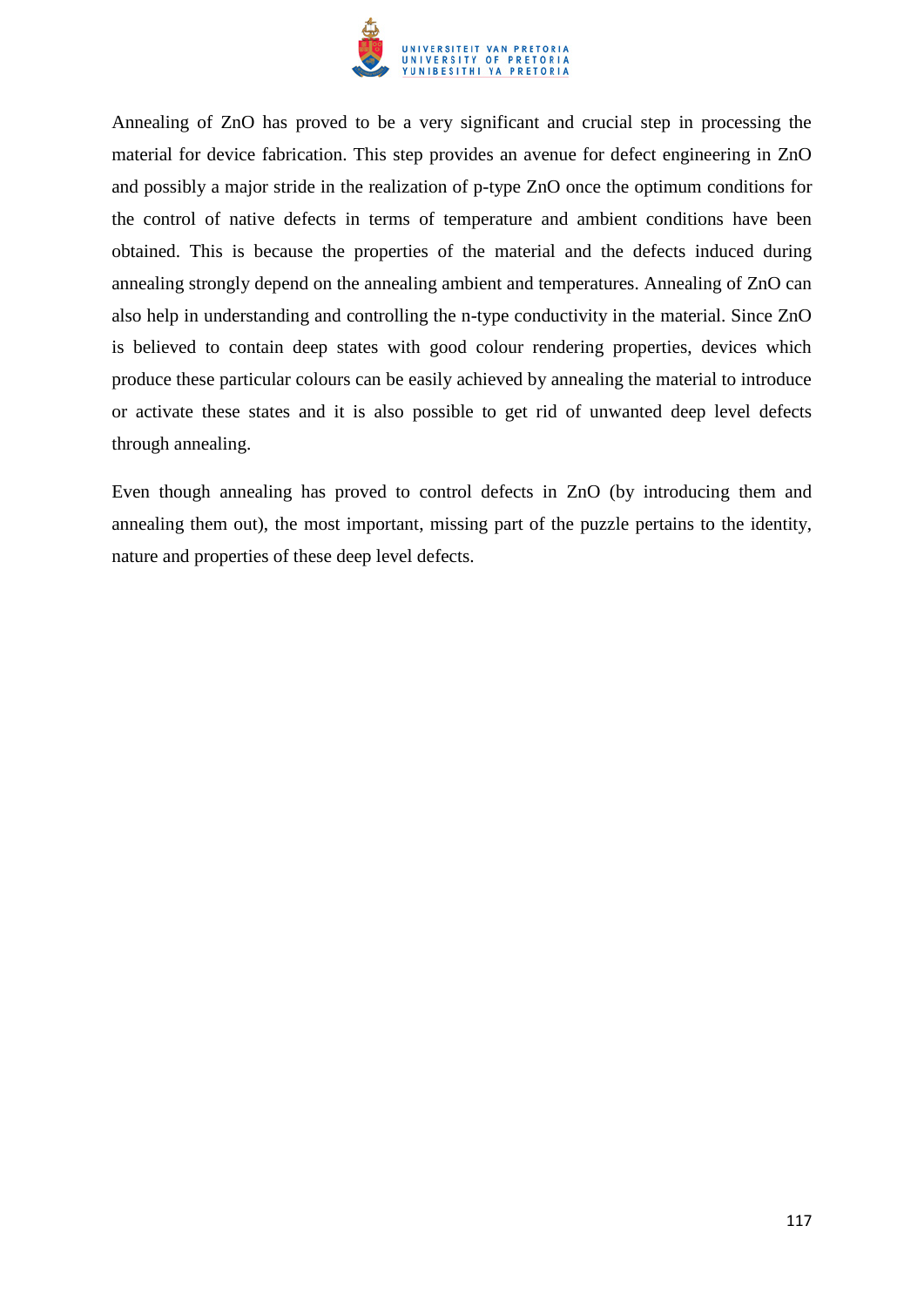

#### **Summary of deep level defects observed and characterized in this study**

| Defect Label    | Activation<br>enthalpy (meV) | Capture cross-<br>section $(cm2)$ | Origin                                           | Identity                   |
|-----------------|------------------------------|-----------------------------------|--------------------------------------------------|----------------------------|
| E1              | $110 - 120$                  | $\sqrt{(4-7)} \times 10^{-12}$    | Material growth related                          | $O_i$                      |
| E2              | $98 - 100$                   | $(1-9) \times 10^{-17}$           | Material growth related                          | $\overline{\mathcal{C}}$   |
| E <sub>3</sub>  | $290 - 310$                  | $(0.7-3) \times 10^{-14}$         | Material growth related                          | Transition<br>metal ion    |
| Ex              | $160 - 180$                  | $(1-3) \times 10^{-16}$           | 700°C Ar Annealed                                | $\overline{\mathcal{L}}$   |
|                 |                              |                                   | 700°C Ar + $O_2$ Annealed                        |                            |
| E <sub>4</sub>  | $600 \pm 10$                 | $1.4 \pm 0.2 \times 10^{-12}$     | Pd e-beam deposition                             |                            |
|                 | $480 \pm 10$                 | $5.0 \pm 0.5 \times 10^{-12}$     | Ir e-beam deposition                             | Oxygen<br>vacancy?         |
|                 | $690 \pm 10$                 | $1.4 \pm 0.2 \times 10^{-14}$     | Pt e-beam deposition                             |                            |
| E <sub>4</sub>  | $670 \pm 10$                 | $2 \pm 0.2 \times 10^{-11}$       | 300°C Ar Annealed                                |                            |
| E <sub>4a</sub> | $680 \pm 20$                 | $6 \pm 0.1 \times 10^{-12}$       | 300°C Ar Annealed                                | $\overline{\mathcal{C}}$   |
| E4b             | $590 \pm 20$                 | $6 \pm 0.1 \times 10^{13}$        | 300°C Ar Annealed                                |                            |
| E4c             | $500 \pm 10$                 | $4 \pm 0.2 \times 10^{-14}$       | 300°C Ar Annealed                                |                            |
| E4              | $460 \pm 10$                 | $2 \pm 0.2 \times 10^{-14}$       | 300°C Ar + $O_2$ Annealed                        |                            |
| E4a             | $490 \pm 10$                 | $4 \pm 0.2 \times 10^{-15}$       | 300°C Ar + $O_2$ Annealed                        | $\overline{\mathcal{C}}$   |
| E4b             | $520 \pm 10$                 | $6 \pm 0.2 \times 10^{-14}$       | 300°C Ar + $O_2$ Annealed                        |                            |
| E4c             | $530 \pm 10$                 | $2\pm0.2\times10^{\text{-}13}$    | 300°C Ar + $O_2$ Annealed                        |                            |
| E <sub>4</sub>  | $740 \pm 20$                 | $2\pm0.5\times10^{\text{-}10}$    | 400°C Ar + $O_2$ Annealed                        | $\overline{\mathcal{L}}$   |
| E4              | $540 \pm 20$                 | $3 \pm 1 \times 10^{-13}$         | 500°C Ar + $O_2$ Annealed                        |                            |
| E4a             | $620 \pm 10$                 | $3\pm1\times10^{\text{-}13}$      | 500°C Ar + $O_2$ Annealed                        | $\boldsymbol{\mathcal{C}}$ |
| E4b             | $470 \pm 10$                 | $3\pm1\times10^{\text{-}15}$      | 500°C Ar + $O_2$ Annealed                        |                            |
| E4c             | $440 \pm 10$                 | $2 \pm 0.5 \times 10^{-15}$       | 500 °C Ar + $O_2$ Annealed                       |                            |
| E <sub>4</sub>  | $490 \pm 20$                 | $7 \pm 2 \times 10^{-14}$         | 600°C Ar + $O_2$ Annealed                        | ?                          |
|                 | $600 \pm 10$                 | $4 \pm 1 \times 10^{-13}$         | 400 $\rm{^{\circ}C}$ O <sub>2</sub> Annealed     |                            |
|                 | $600 \pm 10$                 | $5\pm1\times10^{\text{-}13}$      | 300 $\mathrm{^{\circ}C}$ H <sub>2</sub> Annealed |                            |
|                 | $530 \pm 20$                 | $1\pm0.5\times10^{\text{-}12}$    | Proton irradiation                               |                            |

E4 refers to the fourth defect observed in the material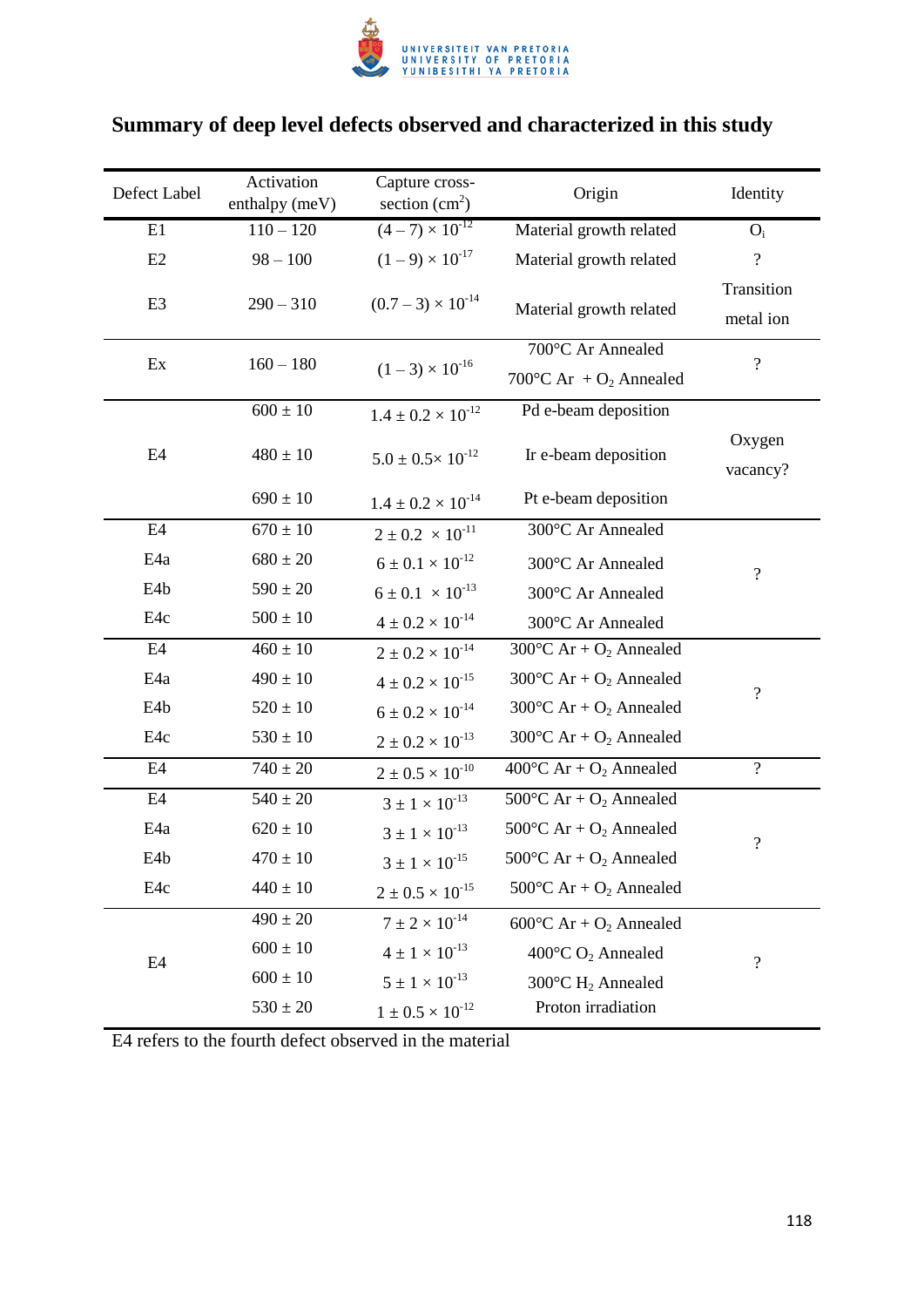

# **Chapter 8**

### **Future Work**

Due to the chemical blindness/inability of space charge spectroscopy, the identity of the deep level defects observed and studied in this work is not known yet. Different experiments like ion implantation, positron annihilation spectroscopy, electron paramagnetic resonance, just to mention a few need to be conducted so as to identify the nature and origins of the these deep level defects observed in ZnO. Some of the work that still needs to be performed to get more insight on deep levels in ZnO are:

- Optical DLTS
	- -To fully understand the nature and the electronic properties of the E3 deep level.
	- To probe the entire bandgap so as to reveal information of all the annealing induced defects in ZnO.
	- To identify the nature of the annealing induced E4 defect which is assumed to be oxygen vacancy related.
	- To get an idea of how the annealing induced Ex deep level behaves under optical excitation and hence the proof that it is the same as the reported T2 deep level.
- Identify the nature of the electron-beam induced defect by introducing them in a controlled manner
- Perform in-situ annealing and space charge spectroscopy experiments to study the kinetics of each annealing induced defect.
- Since it's proposed that ZnO can be used to fabricate devices that can operate in the UV region and space applications, there is need to perform further annealing studies using different ambient and temperature conditions, to fully understand how devices fabricated on ZnO would perform in highly elevated temperatures.
- Since annealing has proved to increase the acceptor concentration in ZnO, it is important to find a technique of characterizing deep acceptors in ZnO.